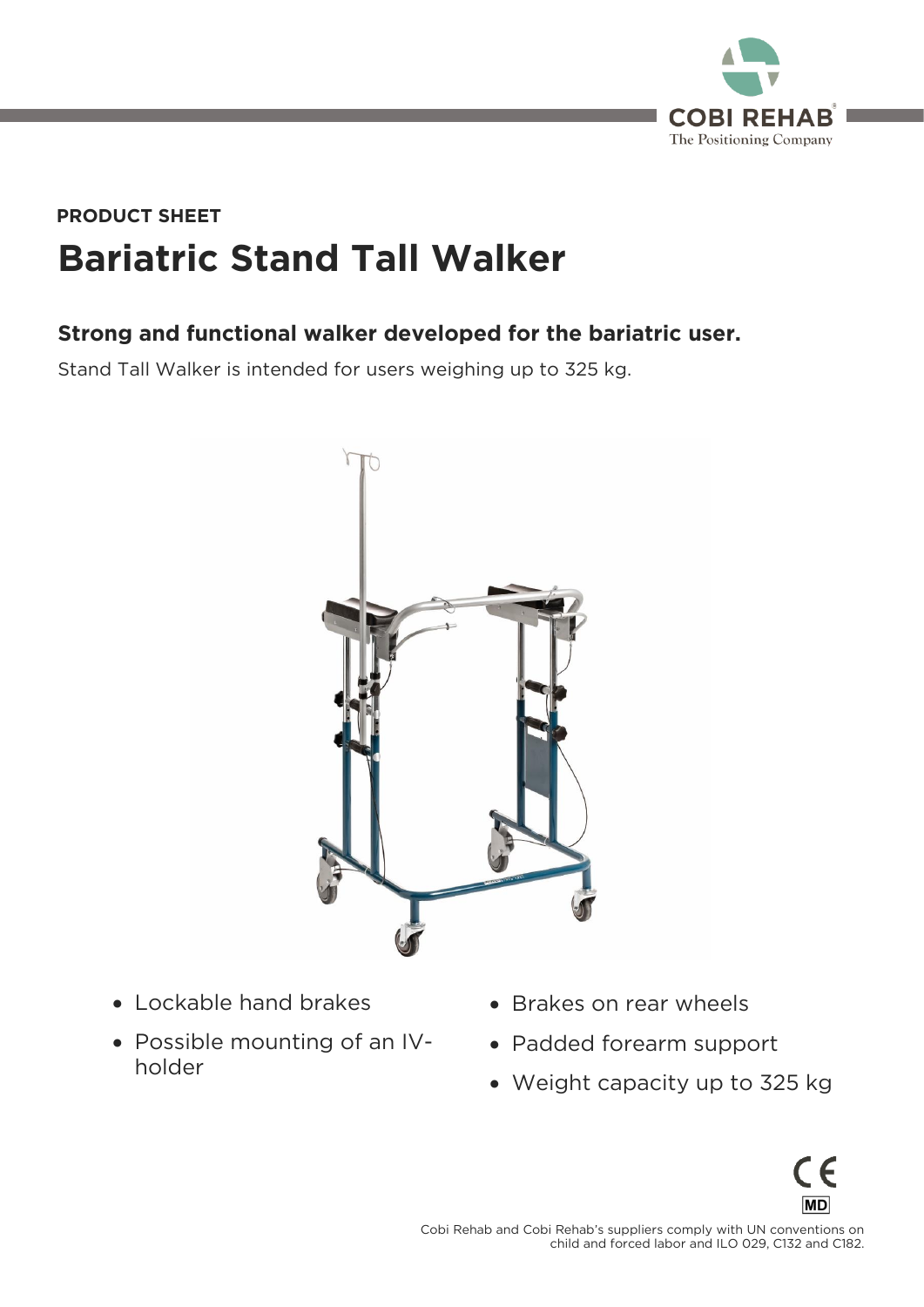## **Bariatric Stand Tall Walker**

#### **General information**

This product sheet contains important information<br>about the use of Stand Tall Walker and the target group for the product. It also includes a range of specifications on Stand Tall Walker. specifications on Stand Tall Walker.

The most recent version of this product sheet can<br>be found on our website. If you need a product sheet written in a larger font size, the product sheet was die larger font size, the product size, the product size, the product size, the product size, the product size, the product size, the product size, the product size, the product size, the product size, the produc

#### **Use**

Stand Tall Walker is used in hospitals and care while walking for users up to 325 kg. Stand Tall  $W$ alker is only suited for indoor use Walker is only suited for induced for induced for induced for induced  $\frac{1}{2}$ 

Stand Tall Walker should be used on a level, hard surface with a maximum slope of 3 degrees. surface with a maximum slope of 3 degrees.

## **Construction**

Stand Tall Walker consists of a wide, strong frame of 32 mm tubes and four massive wheels, of which the rear two wheels have brakes.

Stand Tall Walker has lockable hand brakes, padded forearm supports, and a side plate for  $p_1$  padded for a support of  $p_1$  and  $p_2$  and  $p_3$  and  $p_4$  and  $p_5$  and  $p_6$  and  $p_7$  and  $p_8$  and  $p_9$  and  $p_9$  and  $p_9$  and  $p_9$  and  $p_9$  and  $p_9$  and  $p_9$  and  $p_9$  and  $p_9$  and  $p_9$  and  $p_9$  and mounting e.g., a urine bag.

The lockable hand brakes on the hand bar limit<br>high speed in e.g., turns. The parking brakes can be locked when the user must stand up or sit be locked when the user must stand up or sit

Stand Tall Walker is equipped with four<br>horizontal, continuous bolts (two on each side) for height adjustment of forearm supports and hand rests.

sheet is available in PDF format at cobirehab.com, which can be scaled up to the required font size. which can be scaled up to the required font size.

You can always contact Cobi Rehab on + 45<br>7025 2522 or cobi@cobi.dk if you want more information about Stand Tall Walker.

continuatives the right to change the product specifications with providing providing providing providing providing providing providing providing pr

It is possible to mount an IV holder (or a urine-<br>bag) on the Stand Tall Walker. The IV pole attachment has a length of 1010 mm and is attached to the outside of the walking fram attached to the outside of the walking frame.

The attachment of the IV pole increases the width of the Stand Tall Walker by max. 160 mm. The IV holder may only be mounted onto the Stand Tall Walker by authorized staff. Walker by authorized staff.

The bolts are locked with nuts. The height of<br>forearm supports, and hand rests can be adjusted from 1000-1300 mm without the use of tools.

The cup-shaped forearm padding can be easily adjusted in width for the best possible support and relief.

#### **Inner handles**

By using the inner handles, the user can slowly stand up from the edge of the bed or chair while maintaining the stability and control of the aid. Together, it reduces the risk of falls. Together, it reduces the risk of falls.

### **Cleaning**

**Disinfection**

Stand Tall Walker can be cleaned with water and ordinary detergent. ordinary detergent.

### **Long term storage**

Stand Tall Walker should be stored at temperatures between -10° and 50°C. temperatures between -10° and 50°C.

Stand Tall Walker can be disinfected with ethanol<br>70-85% or a chlorine product 1000-1200 ppm.

70-85% or a chlorine product 1000-1200 ppm.